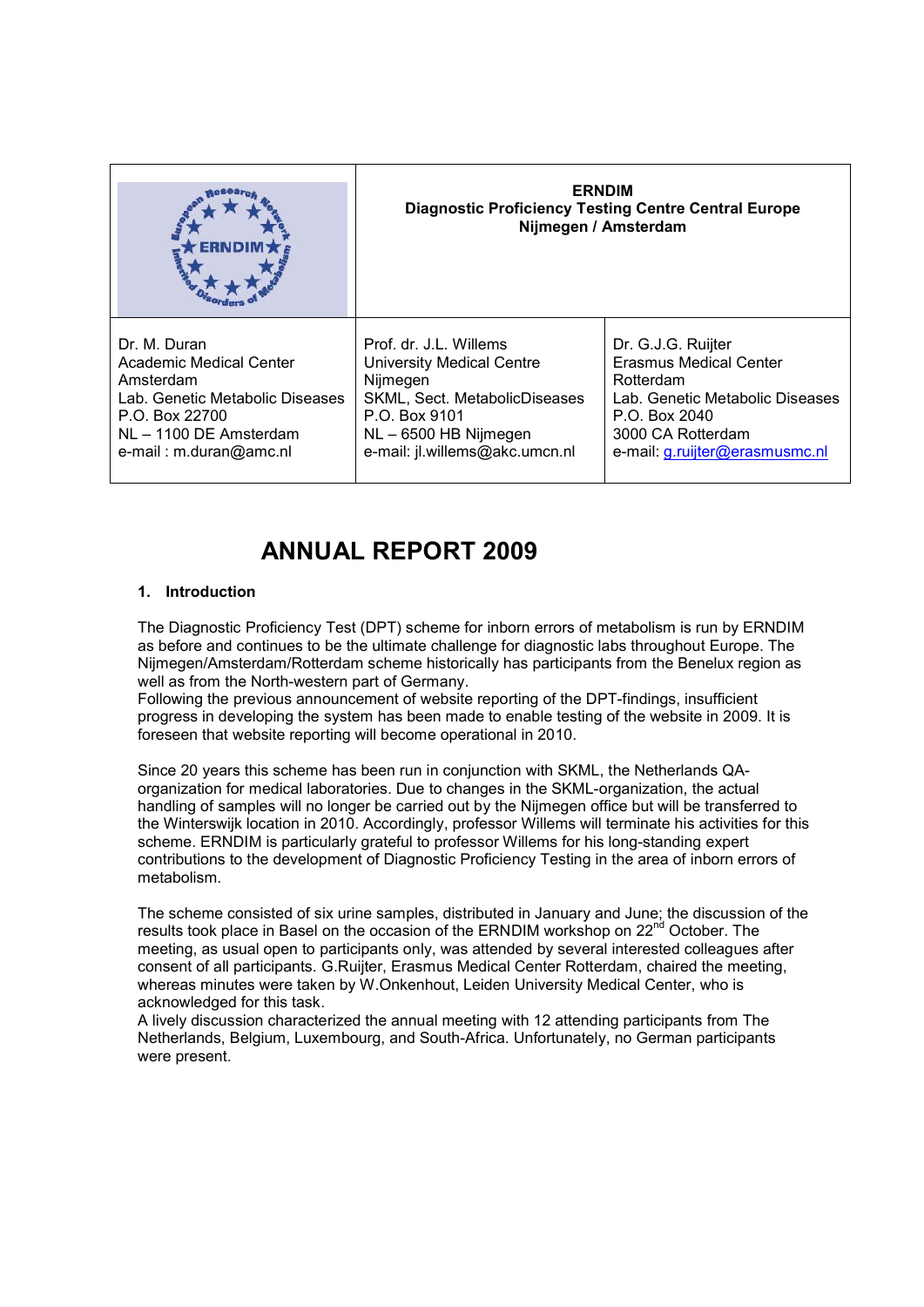# **2 Participants**

The 2009 scheme had 22 participating laboratories with the following allocations:

| Number of participants |  |  |
|------------------------|--|--|
| 1                      |  |  |
| 5                      |  |  |
| 11                     |  |  |
| 4                      |  |  |
| 1                      |  |  |
|                        |  |  |

# **3 Logistics of the scheme**

Shipment of samples was effected as in previous years by regular mail. As discussed before this may cause some delay for remote laboratories. This was exemplified by the South-African participants, who found out that they had only one week for their analyses. Especially in the era of website reporting with strict deadlines the system must guarantee an equal amount of handling time for each participating laboratory.

The pan-European sample was supplied by the colleagues of the Basel scheme. Its results were discussed at the Basel ERNDIM meeting and can be viewed at the ERNDIM website, section Meetings and Reports. As it regarded a patient with a lysosomal transport defect of sialic acid, a (semi)-quantitative assay of urine sialic acid was needed to arrive at the correct diagnosis. This proved to be a considerable problem in all schemes, including the present scheme. Consensus was achieved on the package of analyses for diagnosing lysosomal storage disorders which must include the analysis of mucopolysaccharides, oligosaccharides, and free sialic acid.

| For each individual sample a score can be achieved for: |                                           |              |  |  |
|---------------------------------------------------------|-------------------------------------------|--------------|--|--|
|                                                         |                                           | <b>Score</b> |  |  |
| Analytical performance:                                 | Correct results of the appropriate tests  |              |  |  |
|                                                         | Partially correct or non-standard methods |              |  |  |
|                                                         | Unsatisfactory or misleading              | 0            |  |  |
|                                                         |                                           |              |  |  |
| Interpretative performance:                             | Good (diagnosis was established)          | っ            |  |  |
|                                                         | Helpful but incomplete                    |              |  |  |
|                                                         | Misleading / wrong diagnosis              | 0            |  |  |
|                                                         |                                           |              |  |  |
| Recommendations:                                        | Helpful                                   |              |  |  |
| (for further investigations)                            |                                           |              |  |  |
|                                                         | Unsatisfactory or misleading              | 0            |  |  |
|                                                         |                                           |              |  |  |
|                                                         | Total score                               | 5            |  |  |

## **4 Scoring of results**

Poor performers are those participants who score less than 12 points out of the maximum 25 in this year. These poor performers will receive a so-called warning letter from the Scientific Advisor. At the request of several participants, individual scoring results will be sent to each individual participant.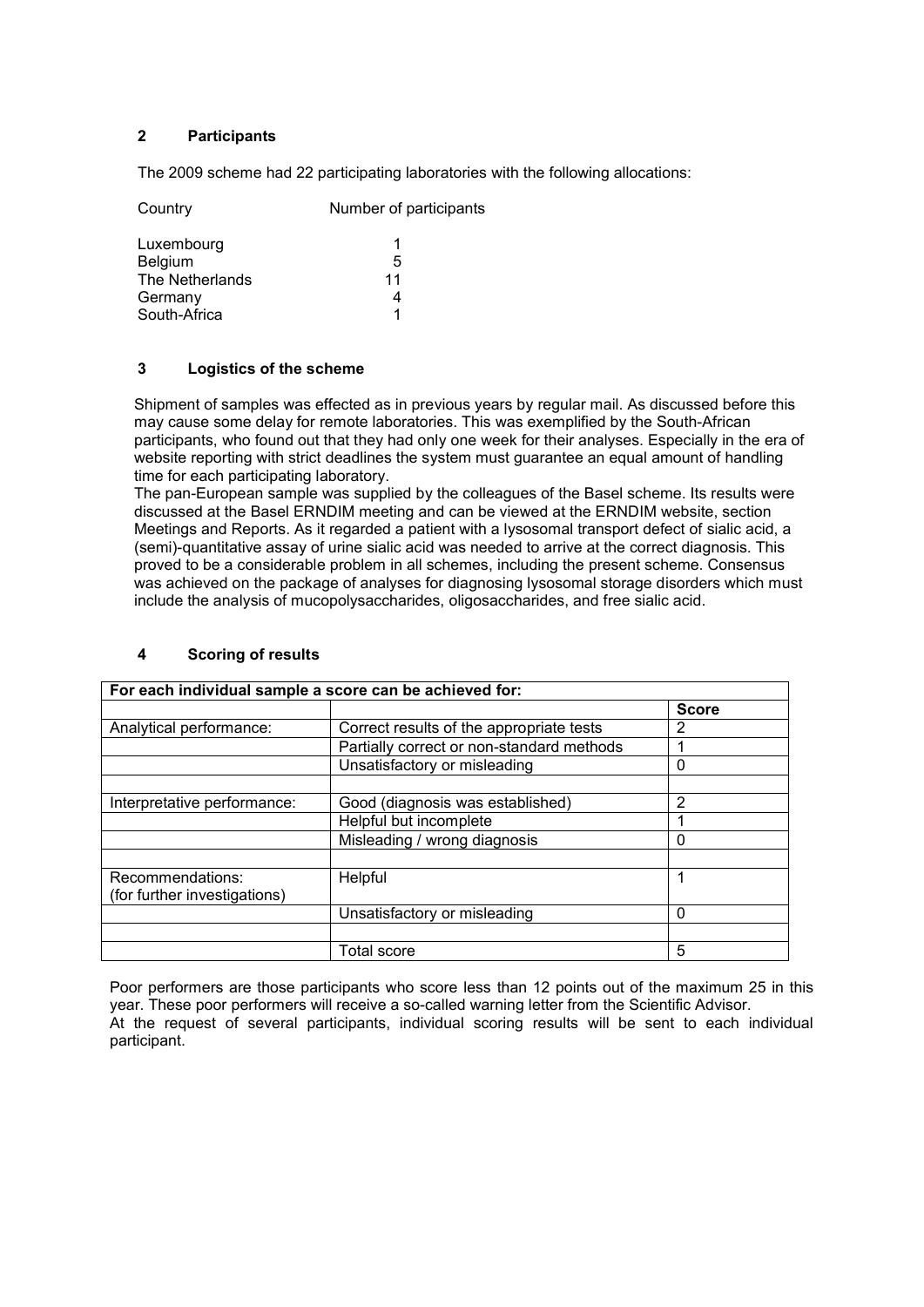#### 5 **Results of individual samples**

| sample | <b>Reports</b> | Correct | <b>Partial correct</b> | <b>Diagnosis</b>            |
|--------|----------------|---------|------------------------|-----------------------------|
|        | 18             |         |                        | Barth syndrome              |
|        | 18             |         |                        | Galactosemia                |
|        | 18             | 13      |                        | SCAD-deficiency             |
|        | 21             | 21      |                        | Non-ketotic hyperglycinemia |
| M      | 21             |         |                        | Wilson disease              |
|        | 21             |         |                        | Sialic acid storage disease |

The following scores were calculated for the 2009 samples:

The total number of reports was 117 out of the 132 which were expected on the basis of the number of registered participants. For patients H, J, K, L and O 60 out of 96 reports (63%) were correct, approximately the same as in 2008.

The scoring routine proved to be extremely difficult this year, mainly attributable to the complexity of the samples. Four out of six samples were not 'straightforward' and will be discussed here.

The Barth syndrome sample (H) had only a moderately increased level of 3-methylglutaconic acid and the interpretation was further complicated by the presence of large amounts of ketones and lactate. Galactosemia (sample J) in an adult can only be diagnosed by finding increased galactitol in the urine, especially because the patient had a self-chosen lactose-restricted diet (not included in the supplied clinical information). The clinical presentation was by no means classical.

The Wilson sample did not contain any specific marker enabling its diagnosis apart from the increased level of copper. Only very few labs appeared to be able to produce a figure for copper. Moreover, the biochemical profile was further complicated by a moderate methylmalonic aciduria, correctly identified by all labs.

Taken together it was felt appropriate not to include this sample in the calculation of the performance scores.

A diagnosis of Sialic storage disease involves the assay of sialic acid in the urine. It turned out that not all labs had this assay available and those who did not have this assay failed to consult a neighbouring lab.

#### **6 Minutes of the Annual Meeting of the ERNDIM DPT (Nijmegen/Rotterdam/Amsterdam) scheme; Basel, 23 October 2009.**

#### **Present**

Rotterdam: Ruijter (chairman), Wijgerde Amsterdam: Duran (DPT advisor), Abeling, Kulik Nijmegen: Ruitenbeek, Kluijtmans Leiden: Onkenhout (minutes) Utrecht: de Sain Almelo: Maatman Maastricht: Bierau Enschede: van den Bergh Luxembourg: Hoffmann Bruxelles: Martens Louvain: Marie Potchefstroom (South Africa): Dercksen

#### **Welcome**

The new chairman George Ruijter welcomes the participants and because of the presence of some new participants everyone is asked to introduce oneself. Unfortunately there are no representatives from VUMC Amsterdam, Groningen and Tilburg from the Netherlands, Germany and several Belgian metabolic centers. At present there are 22 (21) laboratories participating in the DPT scheme.

# **Minutes of the meeting in Lisbon, September 2nd 2008**

The minutes were not discussed.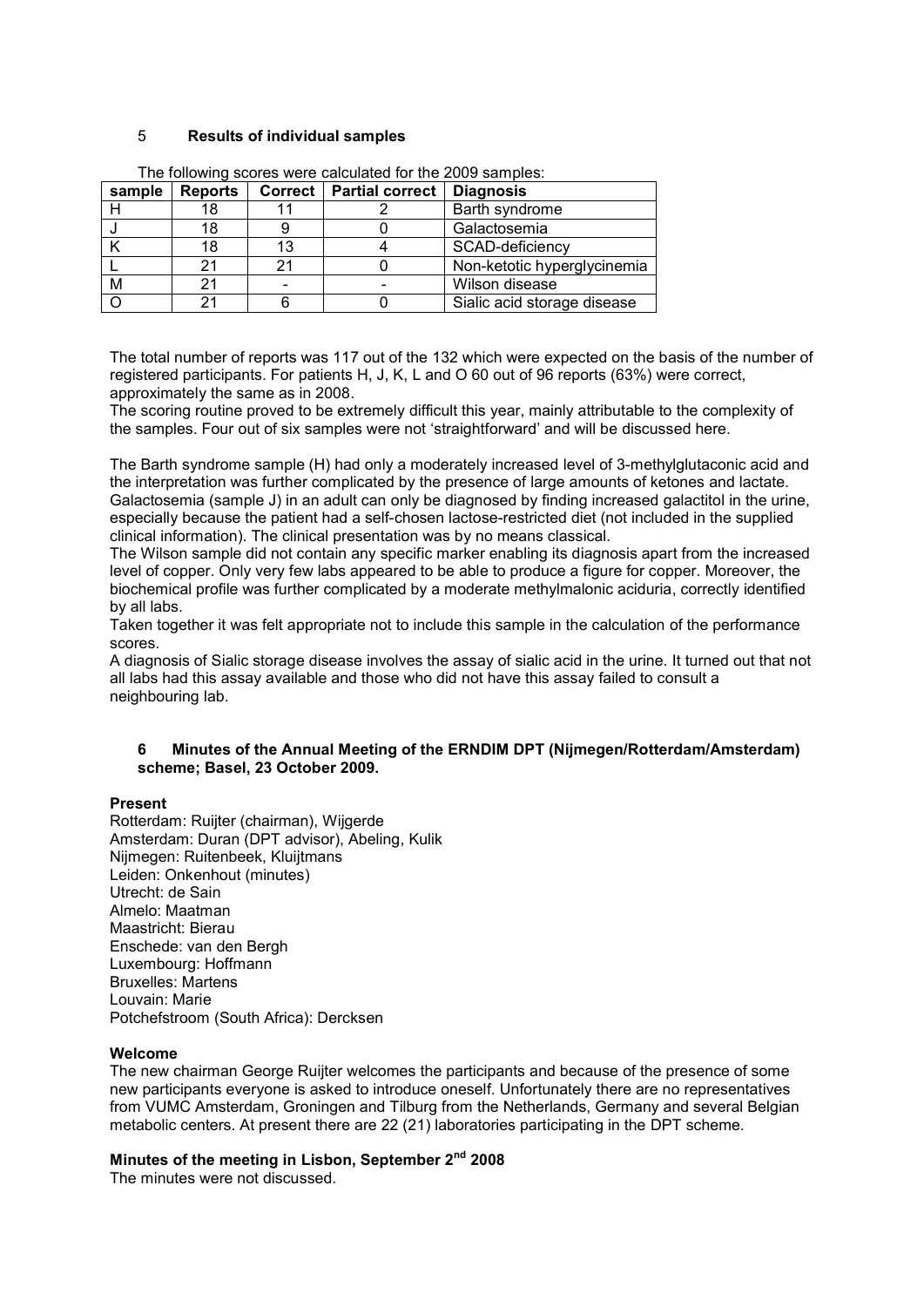#### **Information from the Executive Board, Trust Board and Scientific Advisory Board** (Duran)

- 1. Participants are asked to provide patient's urine samples. When the urine is used in the scheme DPT participation at a discount will be offered. Also interesting urine samples without a definite diagnosis can be used. For the local DPT scheme a volume of >250 ml is required and for the pan-European sample >1000 ml.
- 2. From 2009 on there will be 2 assessors for each DPT scheme.
- 3. Because of the need for accreditation of ERNDIM, cooperation with EMQN (European Molecular Genetics Quality Network) has been started.
- 4. In October 2010 (20-22?) there will be a SSIEM/ERNDIM training for laboratory workers and clinicians in Manchester. Topic to be announced by ETAC.

#### **Website reporting**

A new website reporting system is designed by Swiss CSCQ, Geneva. There is not much progress, however in the Basel DPT scheme the website reporting has already been implemented. For all the other participants the website is now available for practicing. In 2010 the website reporting will probably not yet be realized for our DPT scheme.

## **DPT 2008 results**

Patient **H**: 3-methylglutaconic aciduria type II (Barth syndrome) (22 participants, 18 reported results, 11 correct)

This was a patient with dilated cardiomyopathy. The differential diagnosis includes lysosomal storage disorders, fatty acid oxidation disorders and glycogenoses. 12 of the laboratories performed purines & pyrimidines, however it is not warranted! All labs that found increased 3-methylglutaconic acid had the correct diagnosis. 3-methylglutaconic acid is not commercially available anymore and most labs therefore use an old calibration curve.

| Organic acids    | 3-MeGlutaconic | 3-Meglutaric | 3-OHisovaleric           |
|------------------|----------------|--------------|--------------------------|
| Type I hydratase | 200-1000       | $5-10$       | 50-4000                  |
| Type II tafazzin | 20-150         | ∧            | -                        |
| Type III OPA3    | $10-190$       | ∧            | $\overline{\phantom{0}}$ |
| Type IV other    |                | ^            | $\overline{\phantom{0}}$ |

Ethylhydracrylic acid and 3-OH-isovaleric acid can be increased both in Barth syndrome and ketosis. In this patient 3-OH-butyric acid was also increased.

References: Gibson et al, J Ped (1991) (Syndromes of 3-methylglutaconic aciduria); Wortmann et al, Brain (2009) (3-methylglutaconic aciduria type IV).

Patient **J**: Galactosemia (galactose-1-phosphate uridyl transferase deficiency) (22 participants, 18 reported results, 9 correct)

This was an adult patient with a very peculiar presentation (only cataract and retardation and normal galactose in urine). Because of the cataract determination of polyols is indicated. There was no treatment and no aversion of milk(-products). The untreated urine did not contain galactose. Reference: Reijngoud et al, Tijdschr Kindergeneesk (1993)

Patient **K**: SCAD (short chain acyl-CoA dehydrogenase) deficiency (22 participants, 18 reported results, 13 correct)

Almost all participants found increased ethylmalonic acid and methylsuccinic acid. 2 laboratories reported very slight increase of butyrylglycine.

3 labs reported (mild) MAD as the diagnosis, however in that case other metabolites (acylglycines, 2- OH-glutaric acid) should have been found. Also acylcarnitines in urine can be helpful in establishing the correct diagnosis.

Patient **L**: Non-ketotic hyperglycinemia (NKH) (21 participants, 21 reported results, 21 correct) This was an easy case. The hallmark was the extremely increased glycine excretion in urine which ranged from 3980-89000 µmol/mmol creatine for the 21 labs.